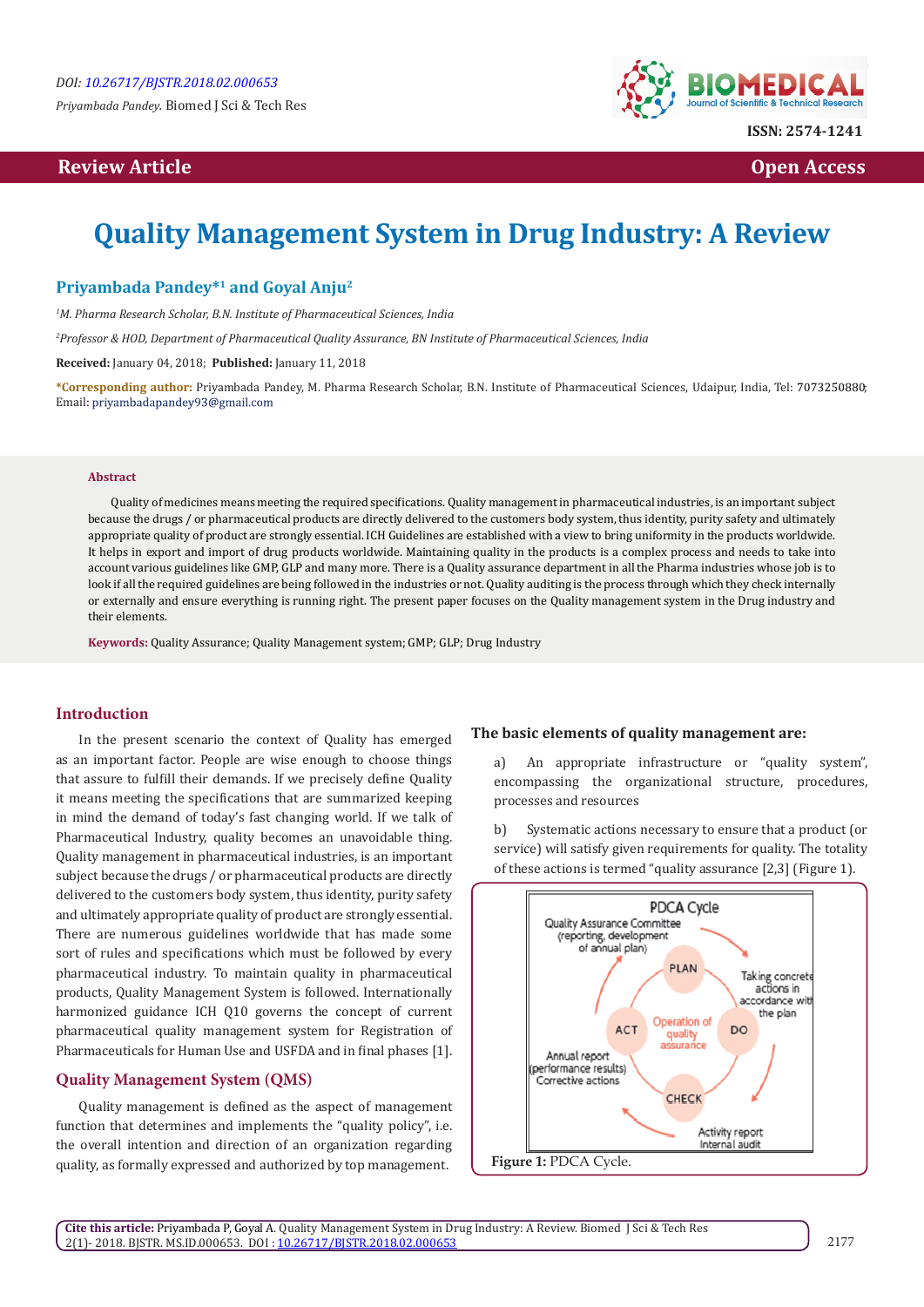# **The Top Ten Responsibilities of the Pharmaceutical Quality Unit [4]**

- a) To establish the quality system
- b) To audit compliance to the quality system
- c) To establish procedures and specifications
- d) To establish manufacturing controls
- e) To perform laboratory tests or examinations
- f) To review and approve or reject all things cGMP
- g) To ensure investigation of non conformance
- h) To keep management informed
- i) To describe responsibilities in writing
- j) To remain independent

## **Elements of Quality Management System [5]**

## **A quality management system typically consists of four facets**

a) Quality planning: Process of translating quality policy into processes, procedures, and instructions to achieve measurable objectives and requirements

b) Quality assurance: Planned and methodical activities executed as part of a quality system to provide confidence that process, product, or service requirements for quality are being satisfied

c) Quality control: Act of monitoring, appraising, and correcting a process, product, or service to ensure requirements for quality are being satisfied

d) Quality improvement: Process of analyzing performance and taking methodical, systemic actions to improve it

# **International Conference on Harmonization [6,7]**

ICH is a joint initiative involving both Regulators and Researchbased industry initiatives of the Europe, Japan and US for the scientific and technical discussions of the testing procedures; required to assess and ensure the Safety, Quality and Efficacy of the medicines. ICH stands for "International Conference on Harmonization" of Technical Requirements for Registration of Pharmaceuticals for Human use.

## **ICH Q10**

ICH Q10 describes one comprehensive model for an effective pharmaceutical quality system that is based on International Organization for Standardization (ISO). Quality concepts, includes applicable good manufacturing practice (GMP) regulations, and complements. Implementation of ICH Q10 throughout the product lifecycle should facilitate innovation and continual improvement and strengthen the link between pharmaceutical development and manufacturing activities.

## **Aim**

ICH was established in 1990, as a joint regulatory/ industry project to improve, through harmonization, the efficiency of the process, for developing and registering new medicinal products in Europe, Japan and US.

## **Purpose of ICH**

The basic purpose of ICH are

a) To monitor, update and increase the international harmonization of Technical Requirements.

b) To ensure Safety, Efficacy and Quality of medicines that must be developed and registered in the most efficient and cost effective manner.

c) To promote and protect public health from an international perspective.

d) To prevent unnecessary duplication of clinical trials in humans.

e) To minimize the use of animal testing without compromising the safety and effectiveness.

f) To improve the efficiency of Global Drug Development.

# **Need of ICH**

The guideline helped in achieving harmonization in the quality of products worldwide for the export of medicines without any interruption on the world level.

# **Quality Management System in Testing Laboratories [8- 10]**

Professionals of testing laboratories have shown increasing interest in understanding the QMS and attaining accreditation status for their services since the introduction of international standards for the quality management system (QMS). Thus Quality assurance therefore is defined as the process or the end of the process which confirms for the integrity of a product to meet the standard for the intended use. Quality assurance is an obligation automatically imposed on the manufacturer of any product to ensure that it meets the needs of the end-user in the measures intended for use. For the end-user, the benchmark of quality is perfection they cannot allow less than 100%.

## **Elements of the Quality Management System**

The laboratory is a complex system, involving many steps of activity and many people. The complexity of the system requires that many processes and procedures be performed properly. Therefore, the QMS model, which looks at the entire system, is very important for achieving good laboratory performance. The QMS is defined as a 'management system to direct and control an organization with regard to quality. The QMS covers the laboratory activities, including drug sampling, analysis and reporting. The QMS consists of documentation of the laboratory policy and objectives, system procedures and instructions for assuring the quality of its